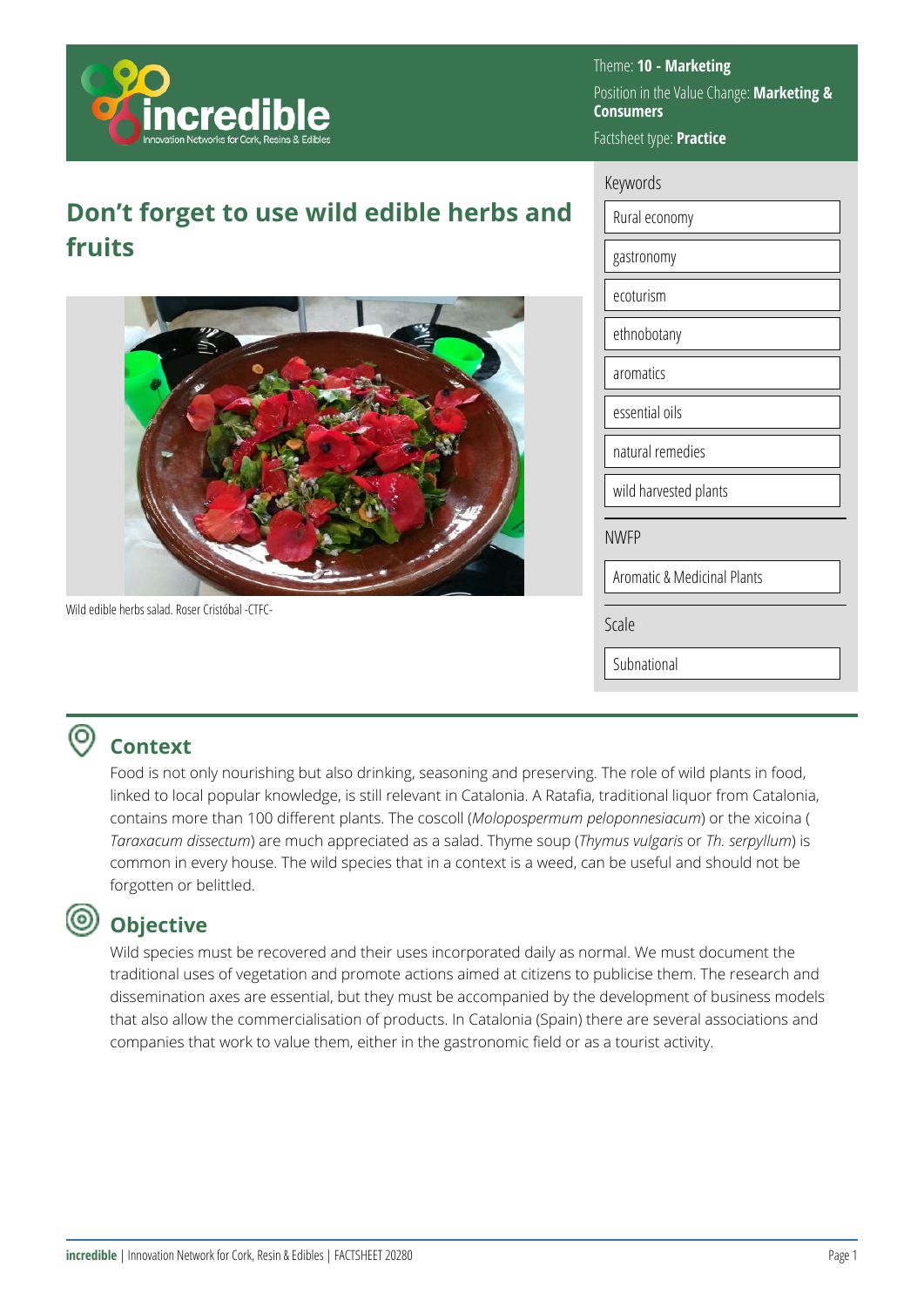## **Results**



In Catalonia, the "Eixarcolant" collective recovers the traditional uses of vegetation, through research, product development and dissemination, organizing the "Gastronomic Day of Forgotten Plants". There are other fairs dedicated to herbs with a relevant role of culinary uses: "Forgotten Fruits and Herbs of Catalonia" (ARÇ day), the "Spice Market", "Remeiart", or the "Ratafia Herbs Market". And private initiatives: "Els Corremarges" promote wild foods, "Espècies a mà" produces wild salt, "La Calendula" restaurant offers a kitchen inspired by herbs and fruits collected daily, and "Naturalwalks" develops ecotourism and consulting activities to restaurants and catering schools.

## **Recommendations**

We must make known the food uses of wild plants in the most experiential way possible, through tastings and workshops aimed at citizens, and exchanges between professionals, producers and technicians to create synergies that guarantee the knowledge, recovery and application of herbs and wild fruits in different fields and sectors. Apart from valuing the rich gastronomic tradition, it is necessary to promote healthy eating and new culinary uses. Thus, the recovery of ethnobotanical knowledge can serve as inspiration for the development of innovative products.

## **Impacts and weaknesses**

Wild plants are products that we rarely imagine having food use, either they are considered low quality products or they can paradoxically be elitist products outside the consumer's supply. Therefore, it is understandable that it is difficult to enter the population schemes to incorporate them into a diet.

## **Future developments**

It is necessary to continue documenting the traditional uses of vegetation, wild species and traditional varieties, used in food, for the cultural and natural heritage they represent and as an essential base from which to achieve the real recovery of these uses, species and varieties, duly adapted to the current socioeconomic context. The dissemination actions must go in this direction, but it is also necessary to make available to the consumer quality products that maintain environmental, social and economic sustainability at all stages of the process.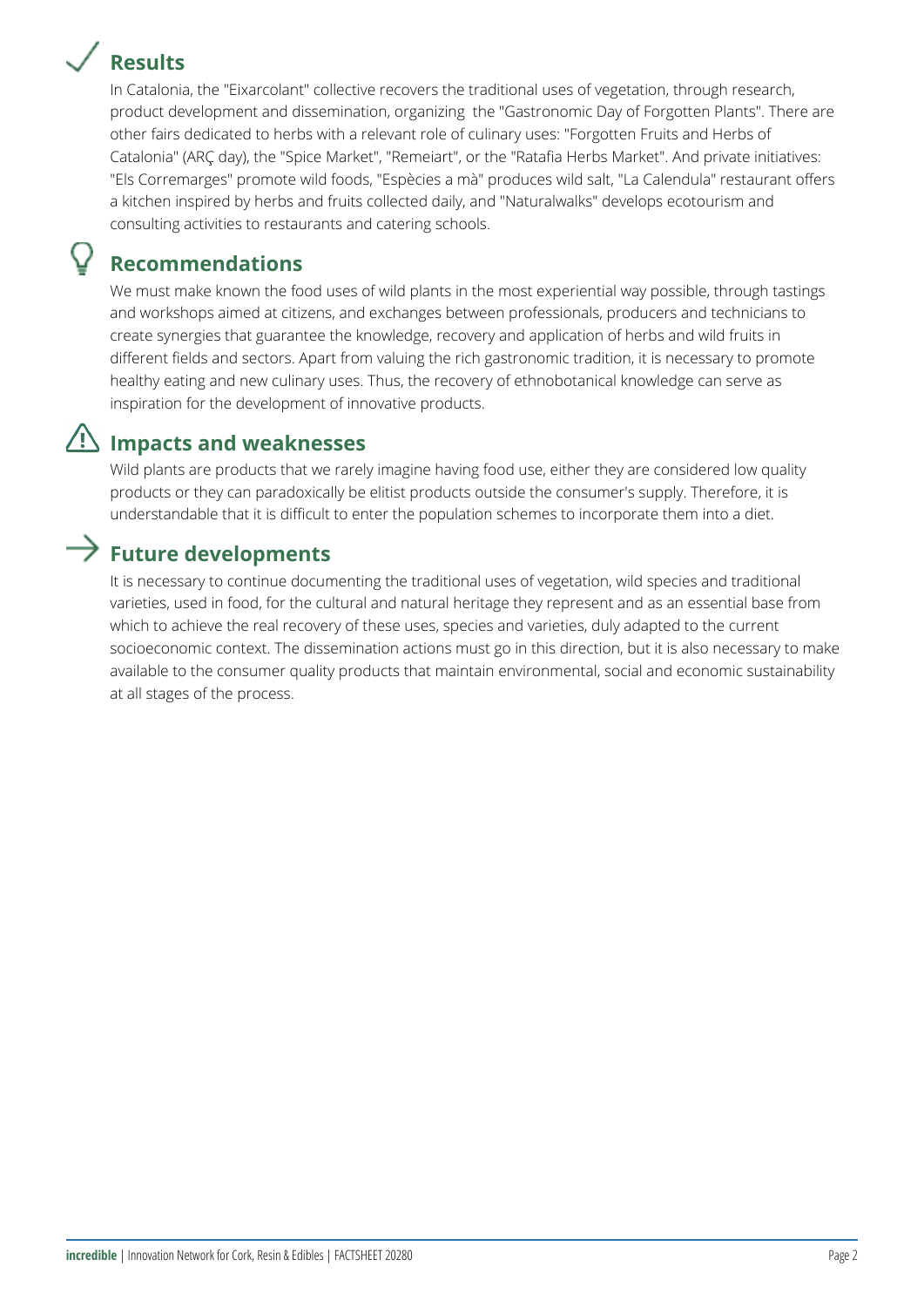

Tasting of meals made with wild vegetation during Gastronomic Day of Forgotten Plants in Igualada (Catalonia), organized by the "Eixarcolant" group.

## Further information

Garnatje, T.; Muntané, J.; Parada, M.; Rigat, M.; Vallès, J. Plantes alimentàries del Pirineu català. Ed. Farell. 2012. Col<sup>[</sup>lectiu Eixarcolant ttps://eixarcolant.cat/ ARÇ - Diada Fruits i Herbes Oblidades <https://www.facebook.com/Diadafruitsoblidats/> El Mercat de les espècies<http://www.eltrill.org/mercat-deles-especies/> Remeiart <http://remeiart.cat/> Mercat de les herbes de la Ratafia <http://ratafia.cat/> Espècies a mà<https://www.facebook.com/EspeciesaMa> Els Corremarges <https://elscorremarges.wordpress.com> La Caléndula<https://www.iolandabustos.com/> [https://www.lavanguardia.com/comer/siguela/20190508/462097278689/iolanda...](https://www.lavanguardia.com/comer/siguela/20190508/462097278689/iolanda-bustos-la-calendula-chef-restaurante-biodinamica.html) Naturalwalks <http://naturalwalks.com/>